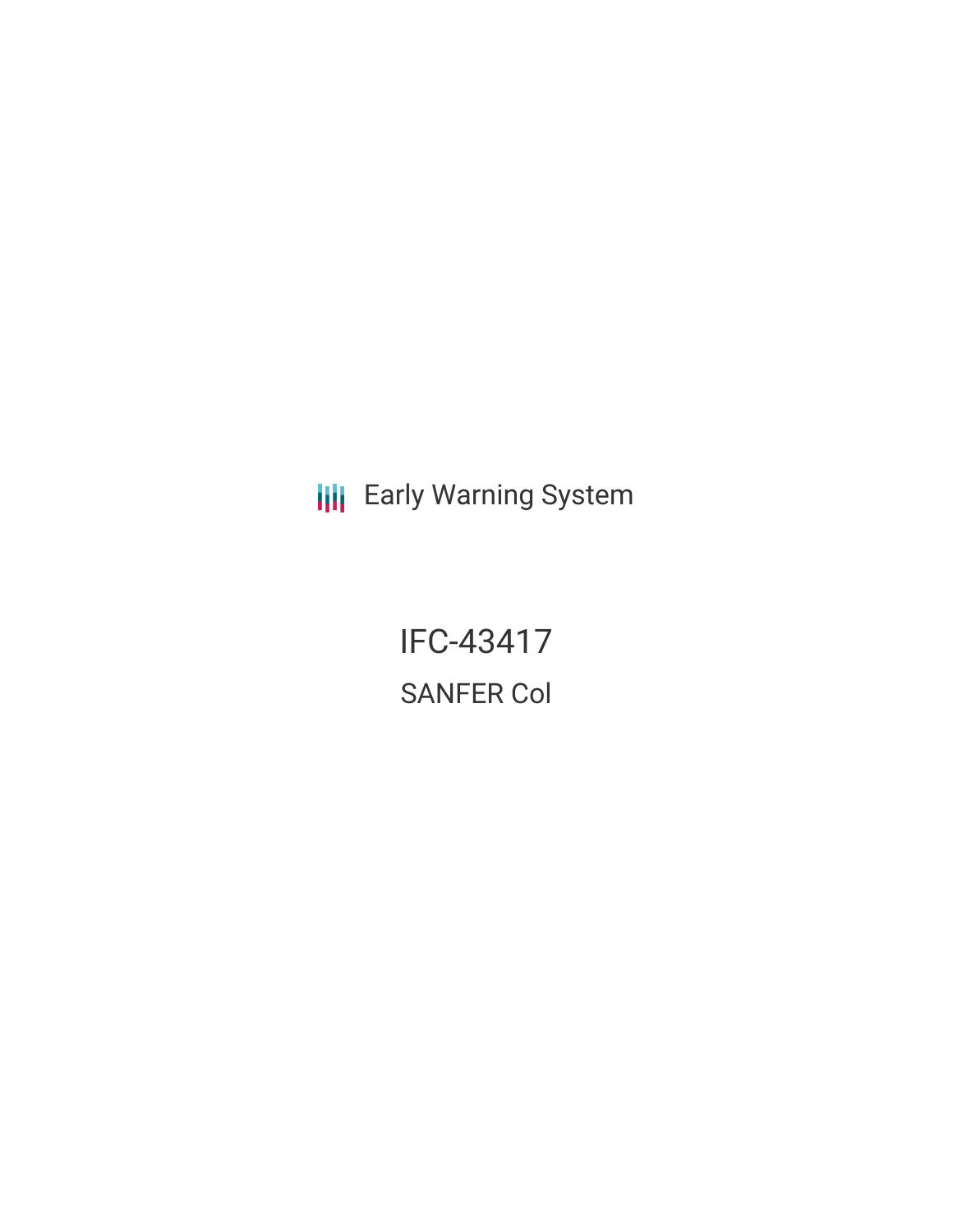| <b>Countries</b>               | Colombia                                 |  |
|--------------------------------|------------------------------------------|--|
| <b>Financial Institutions</b>  | International Finance Corporation (IFC)  |  |
| <b>Status</b>                  | Proposed                                 |  |
| <b>Bank Risk Rating</b>        | B                                        |  |
| <b>Borrower</b>                | LABORATORIOS BUSSIE S A                  |  |
| <b>Sectors</b>                 | Education and Health, Industry and Trade |  |
| <b>Investment Amount (USD)</b> | $$11.50$ million                         |  |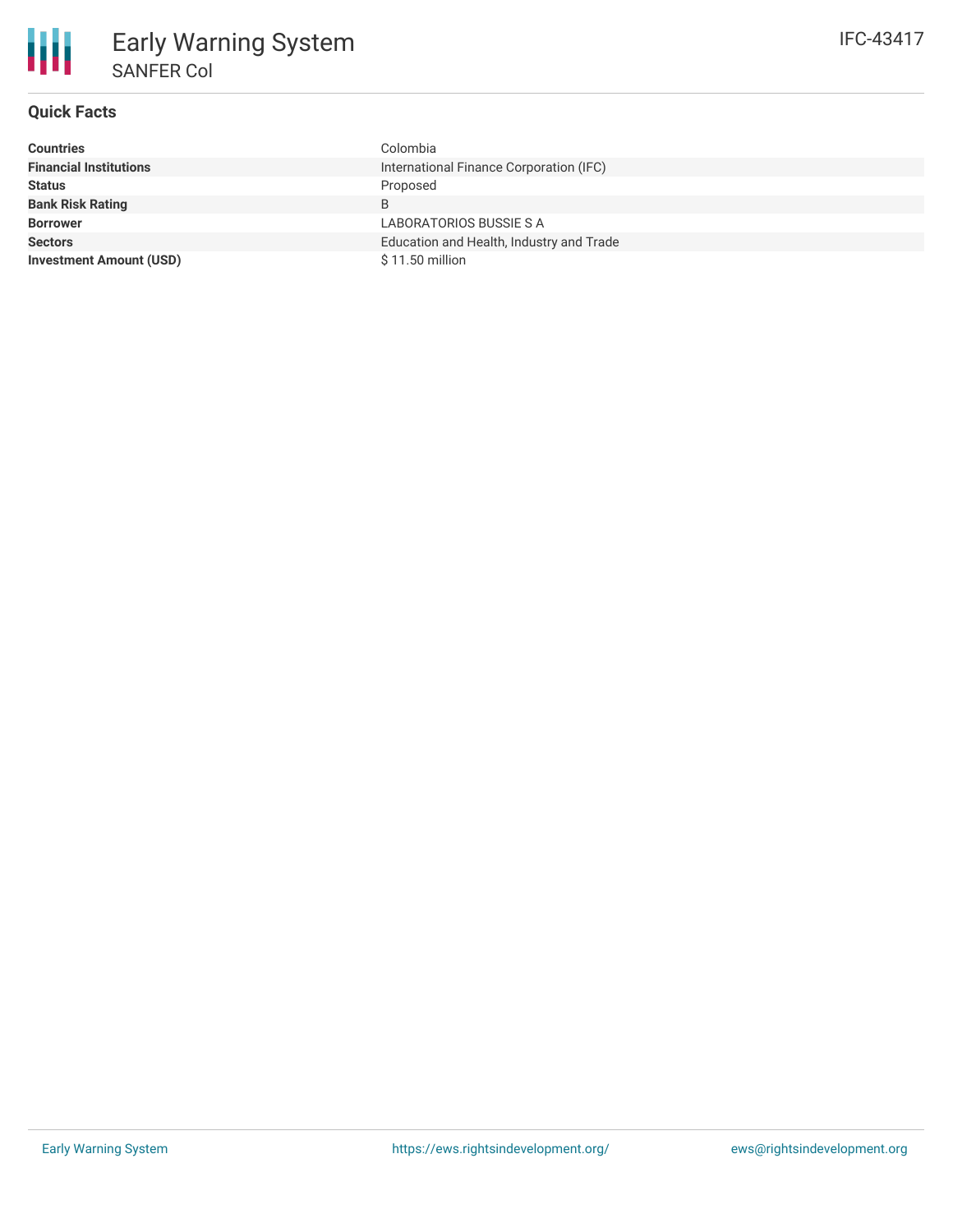

## **Project Description**

Founded in 1941, Laboratorios Sanfer ("Sanfer") is the second largest domestic pharmaceutical company in Mexico and amongst the top 8 largest in Latin America. Laboratorios Bussie, S.A. ("Bussie") and Laboratorio International de Colombia, S.A.S. ("Labinco") are fully owned subsidiaries of Sanfer and were acquired in 2008 and 2015, respectively. Bussie and Labinco (hereafter referred to as "Sanfer Colombia") commercialize a wide portfolio of prescription and over-the-counter (OTC) drugs (e.g. pulmonology, ophthalmology, gastrointestinal, cardiovascular, psychoactive, antiparasitic, antibiotics, and veterinary drugs). With exception of veterinary drugs which are produced by three third-party contract manufacturers, the majority of drugs are produced in Bussie's and Labinco's manufacturing plants located in Bogota, Colombia. IFC propose financing a \$11.5 million for the construction of a new manufacturing plant for finished dosage forms, which will replace the existing operations, to satisfy the new and more stringent regulatory requirements from the National Institute for Drugs and Food Surveillance (INVIMA). The new plant will be located in an industrial area in the city of Bogota, a few blocks from the existing plants https://goo.gl/maps/jDJQN6VqzQBxejQ49. Administrative offices and the quality control laboratory will remain in separate existing locations.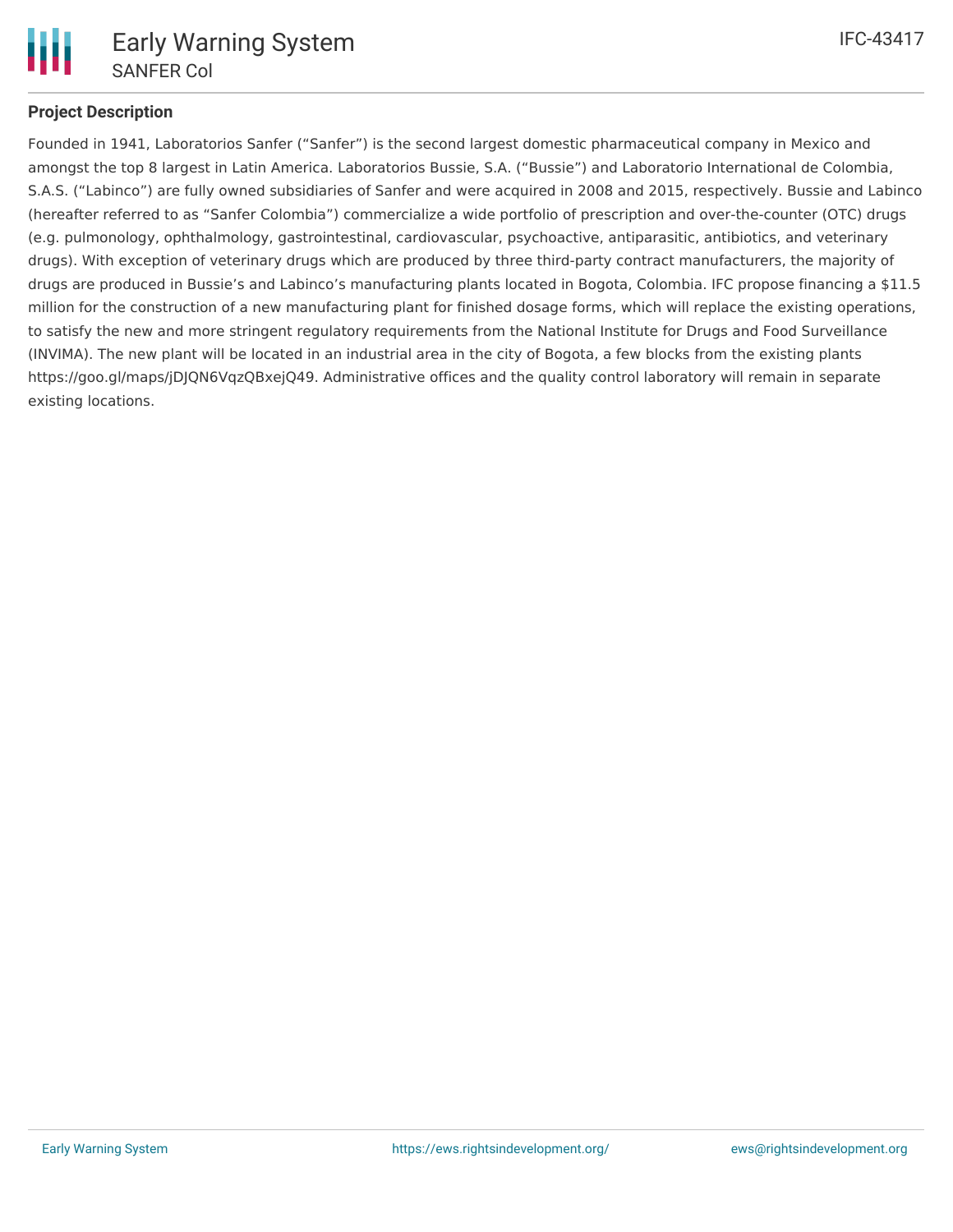## **Investment Description**

• International Finance Corporation (IFC)

The "Investment Type" was not available at the moment of the snapshot.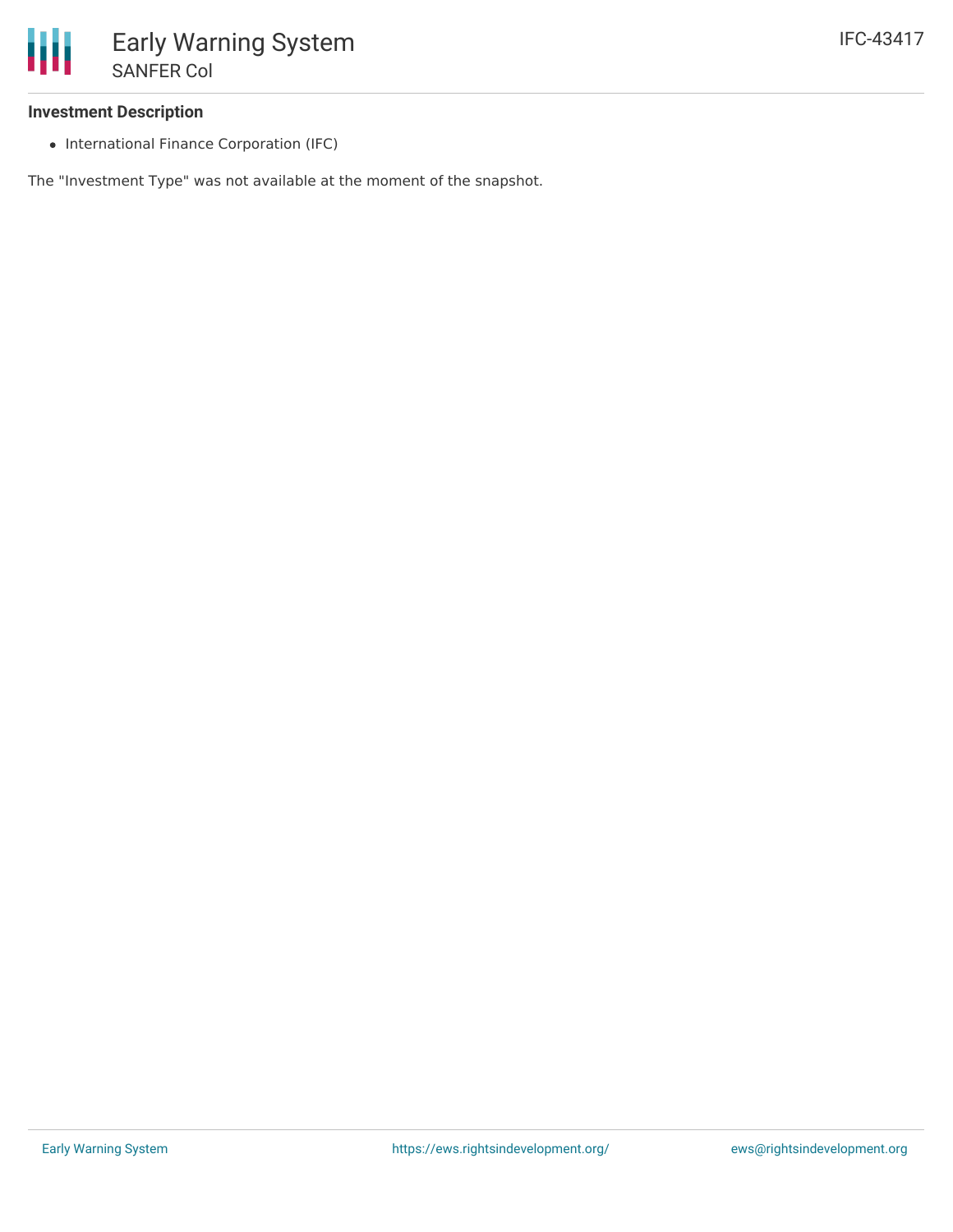

| <b>Private Actor 1</b> | <b>Private Actor</b><br>1 Role | <b>Private Actor</b><br>l Sector | <b>Relation</b>          | <b>Private Actor 2</b>  | <b>Private Actor</b><br>2 Role | <b>Private Actor</b><br>2 Sector |
|------------------------|--------------------------------|----------------------------------|--------------------------|-------------------------|--------------------------------|----------------------------------|
| $\sim$                 |                                | $\sim$                           | $\overline{\phantom{a}}$ | LABORATORIOS BUSSIE S A | Client                         | $\overline{\phantom{a}}$         |